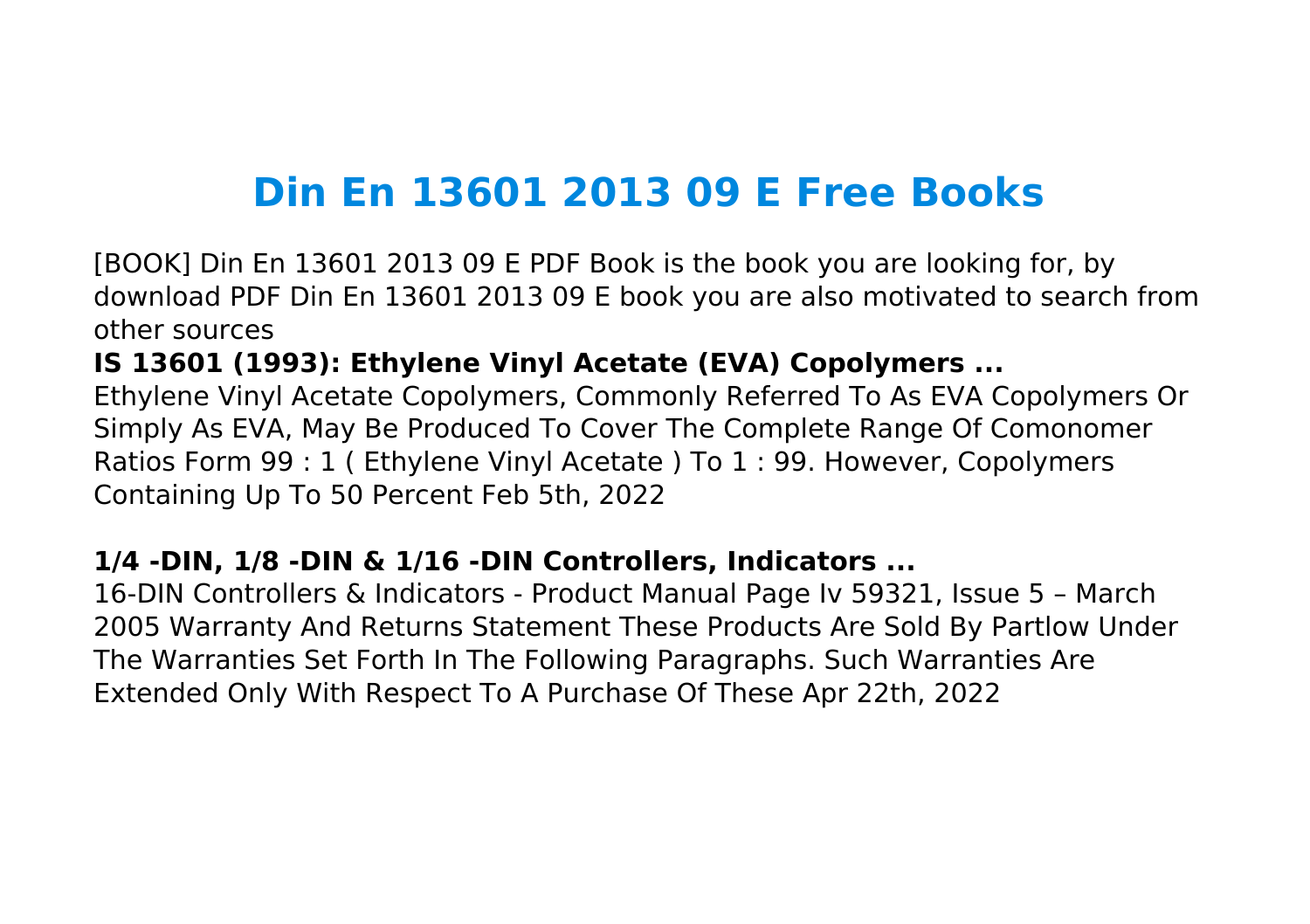# **DIN EN ISO 898-1 DIN EN 20898-2 Festigkeitswerte**

DIN EN ISO 898-1 DIN EN 20898-2 Festigkeitswerte Auszug Auszug Von Schrauben / Muttern Werkstoffkennwerte Festigkeitsklasse 4.6 5.6 5.8 6.8 8.8 10.9 12.9 Zugfestigkeit R M In N/mm2 400 500 500 600 800 1000 1200 Streckgrenze R E In N/mm2 240 300 400 480 640 900 1080 Bruchdehnung A In % 22 20 10 8 12 9 8 Jan 3th, 2022

#### **DIN 4751 DIN EN 12828 - Reflex Winkelmann**

DIN 4751 T 2 Indirekte Beheizung, T STB ≤ 120 °C DIN EN 12828 Indirekte Beheizung, T R ≤ Zulsek 105 °C (mit Flüssigkeiten Oder Dampf Beheizte Wärmeerzeuger) (mit Flüssigkeiten Oder Dampf Beheizte Wärmeerzeuger) Temperatur- Thermometer, Bei STB > 100 °C Zusätzlich Tauchhülse Für Thermometer, Anzeigebereich ≥ 120% Der Max. Apr 19th, 2022

## **-DIN & 1 -DIN 16 TEMPERATURE CONTROLLERS Product Manual**

In Volume 2 Of This Manual. Contents - Volume 1 1 Operator Mode 1-1 1.1 Introduction 1-1 1.2 Displays Available 1-2 1.3 Adjusting The Setpoint/setpoint Ramp Rate 1-3 1.4 Alarm Status Display 1-3 1.5 Over-range/under-range Displays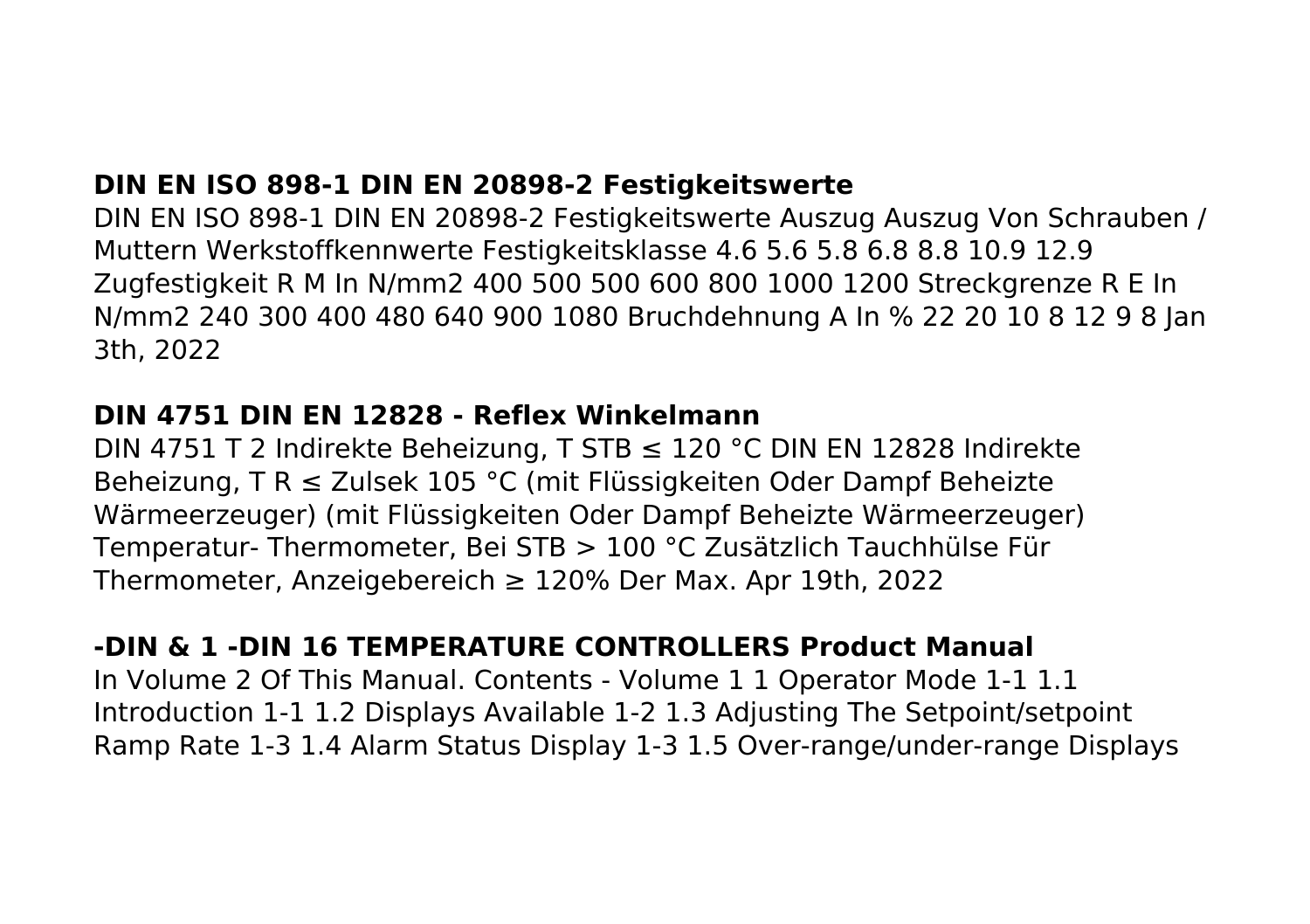1-4 1.6 Sensor Break Indication 1-4 1.7 Manual Control Mode 1-4 1.8 Pre-tune Facility 1-5 1.9 Self-tune Facility 1-6 Apr 2th, 2022

# **Dimensions, Sizes And Specification Of DIN Flange & DIN ...**

Dimensions, Sizes And Specification Of DIN Flange & DIN Standard Flanges Pressure Rating From PN6 To PN 40 Slip On Flanges Blind Flanges Welding Neck Flanges DIN 254 SLI4 -P ON FLANGE S DIN 252 BLIN7 FLANGED S DIN 263 WELDIN4 NECG FLANGEK S SEE DIN 2559 D2 D2 I. D4 - • K0-D .— D3-— K0 > - D « SLIP-ON/PLATE ^TTT WELDING NECK BLIND Mar 12th, 2022

# **CAT6-GB-4X, GB-ISO-DIN, GB-PoE-DIN & CSAT-F1 TEN YEAR ...**

CAT6-GB-4X, GB-ISO-DIN, GB-PoE-DIN & CSAT-F1 TEN YEAR LIMITED WARRANTY Surge Suppression, LLC Warrants For A Period Of Ten (10) Years From Date Of Retail Purchase That If Its Product Ceases To Properly Funct Feb 13th, 2022

# **Din, Din Er æren / Thine Be The Glory / À Toi La Gloire, O ...**

Din, Din Er æren / Thine Be The Glory/ À Toi La Gloire, O Ressuscité! Din, Din Er æren, Guds Opstandne Søn. Døden Du Besejred, E May 3th, 2022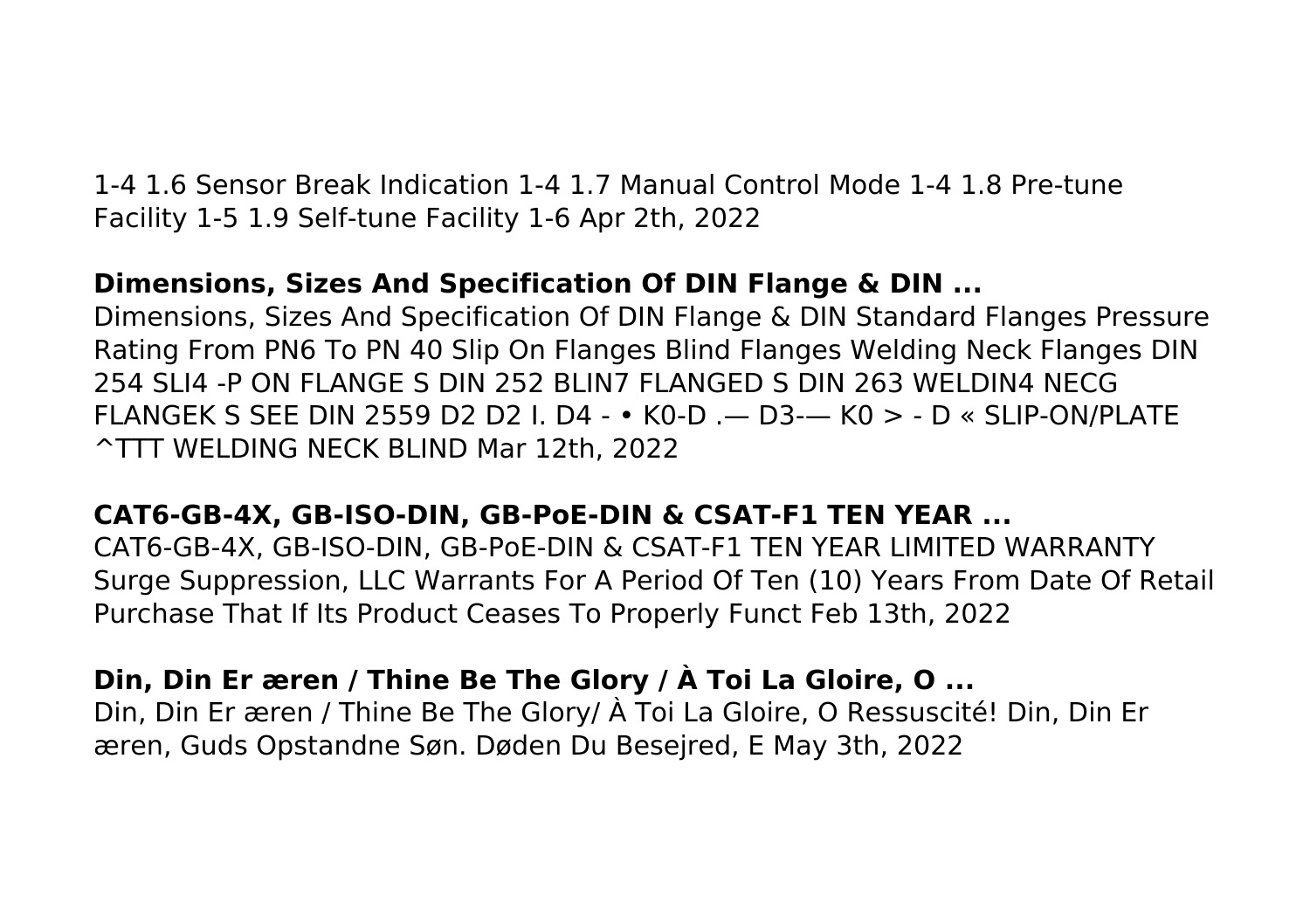# **DISC SPRINGS TO DIN EN 16983 (formerly DIN 2093)**

DISC SPRINGS TO DIN EN 16983 (formerly DIN 2093) DIN Series Dimensions Design Force, Deflection And Stresses Based On E = 206 KMPa And  $\mu$  = 0.3 Preload, S =  $0.15$  H O S = 0.25 H S = 0.5 May 14th, 2022

#### **Retaining Rings To DIN 471 And DIN 472 - LagerDeal.nl**

DIN 471 Sprengringe Für Wellen Retaining Rings For Shafts S G D2 Gewicht/weight Masse/mass Pro/per 1000 Stck./pcs Toleranz D1 Tolerance Toleranz Tolerance DIN 471 Sprengringe Für Wellen Retaining Rings For Shafts S G D2 Gewicht/weight Masse/mass Pro/per 1000 Stck./pcs Toleranz D1 T Jan 16th, 2022

### **DIN-Normen, DIN-Fachberichte Und Normenhandbücher**

DIN 14010 2019-04 Angaben Zur Statistischen Erfassung Von Bränden DIN 14034-6 2016-04 Graphische Symbole Für Das Feuerwehrwesen - Teil 6: Bauliche ... Nach DIN EN 12101-2 DIN 18234-1 2018-05 Baulicher Brandschutz Großflächiger Dächer - Brandbeanspruchung Von Unten - Mar 23th, 2022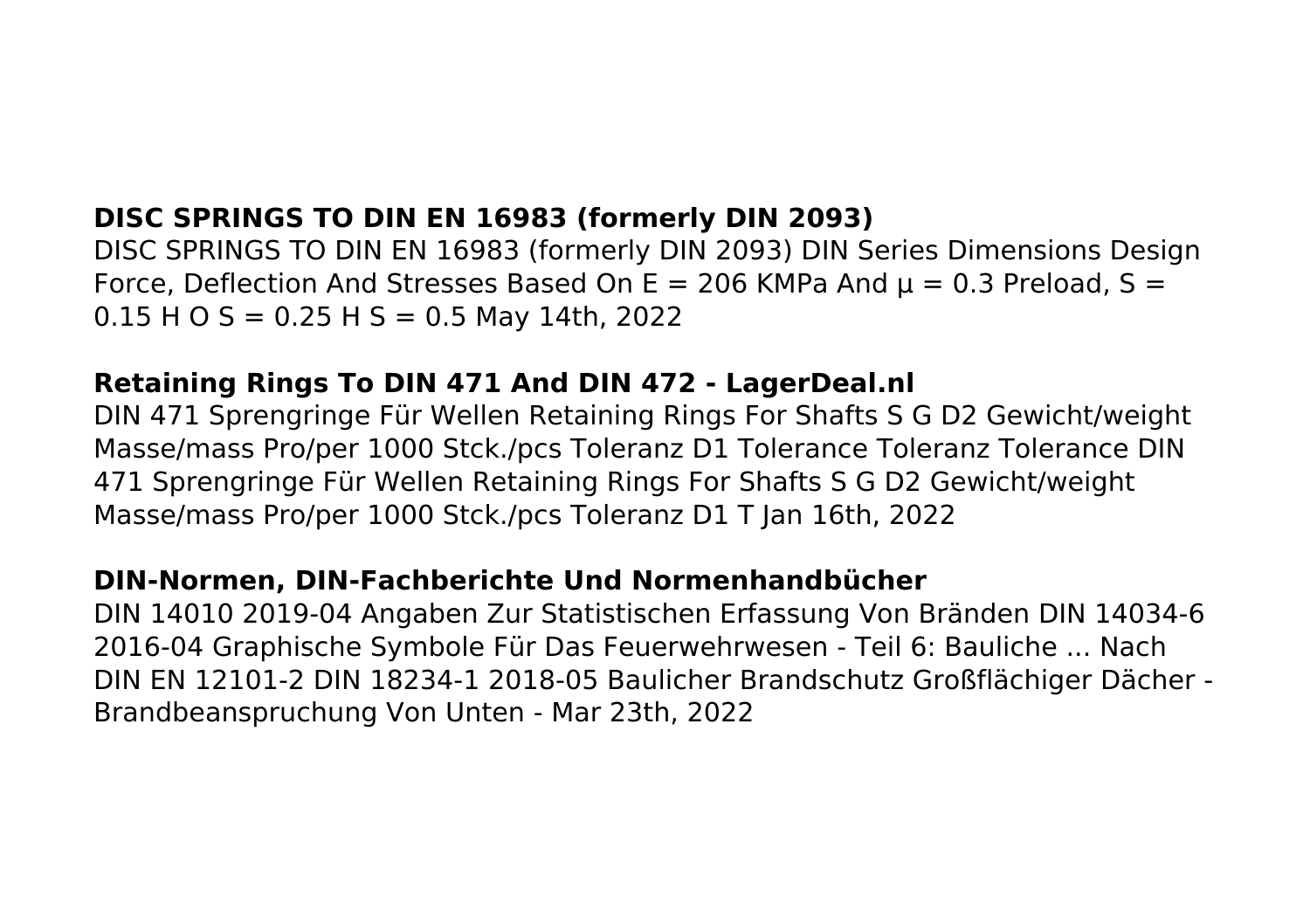## **Sensor Pt 100 To DIN IEC 751 Protection Tubes To DIN 43 ...**

DIN IEC 751 Pt100 Ωat 0°C, Class B Tolerance:  $\pm$  (0,3+0.005\*[t])°C Coefficient:  $\alpha$ = 0.385\*10-3 °C-1 Depending On Version, There Can Be Up To Two Sensors Mounted Inside One Protection Tube. PROTECTION TUBE FORM BM For Temp Apr 1th, 2022

#### **English Version Of DIN EN 10240 EN 10240 Supersedes DIN ...**

DIN 2444, January 1984 Edition, Has Been Superseded By The Specifications Of EN 10240. Previous Editions DIN 2444: 1963-03, 1972-08, 1978-07, 1984-01. Ref. No. DIN EN 10240 : 1998-02 English Price Group 11 Sales No. 1111 07.98 DEUTSCHE NORM February 1998 E Feb 23th, 2022

### **DIN EN Part Group EG / PG 1 Body A352-LCC / 1.6220, DIN …**

DIN EN 10204  $*$  = A 350 - LF2 / 1.0566 ≤ DN50 Part Group EG / PG 1 Body A352-LCC / 1.6220, DIN EN 10213; Stellite 21 Or 3.1 1 2 Disc AISI 316 Ti / 1.4571, DIN EN 10272; Stellite 6 Or 3.1 2 3 Bellows Hastelloy C276 / 2. Jun 17th, 2022

## **C.BEST Tubes Comply With DIN 73378 And DIN 74324 Norms.**

\*other Colors Available On Demand NT Natural NR Black AZ Light Blue RO Red GI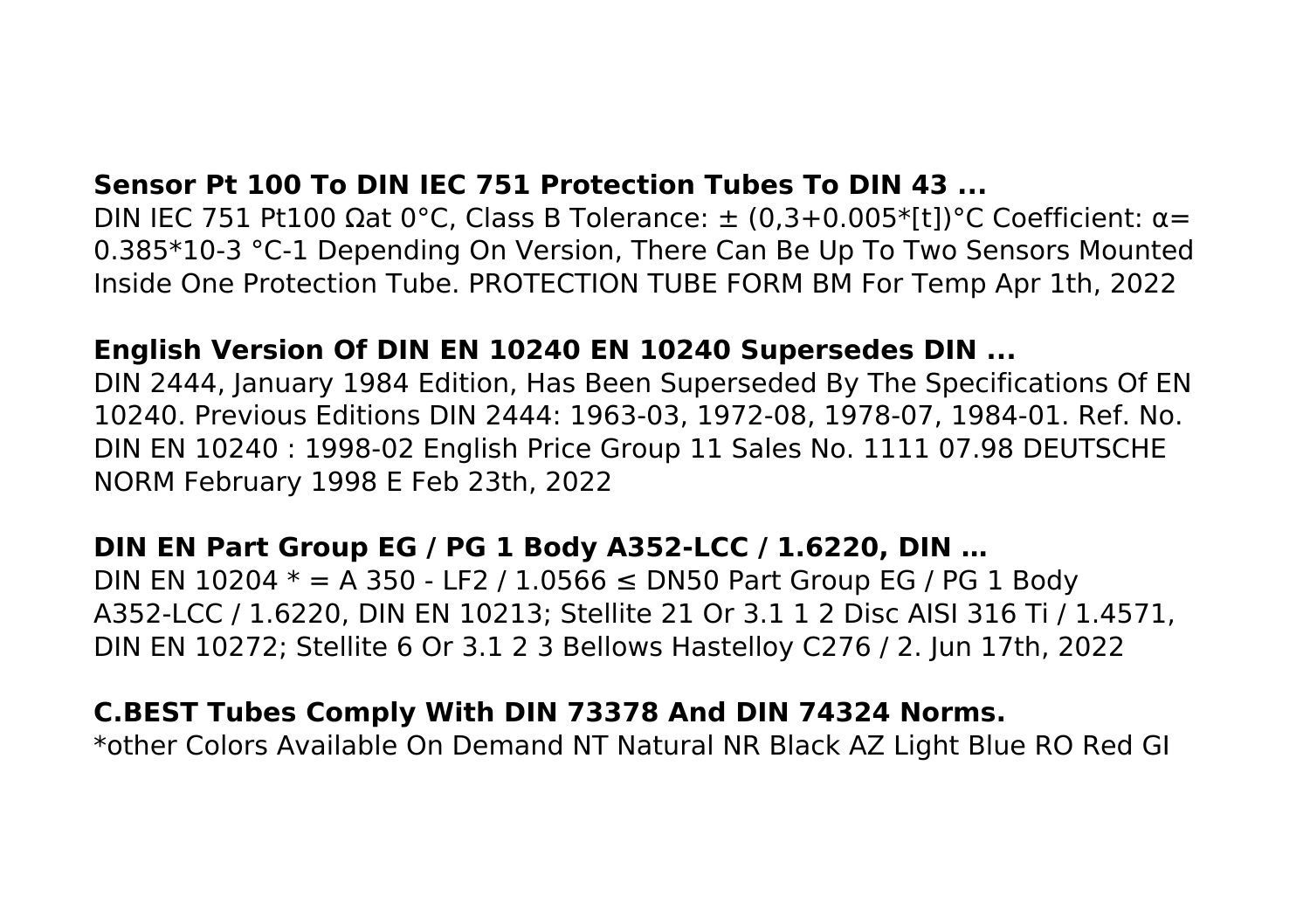Yellow VE Green C.BEST Tubes Are Made Of Polyamide 12 (PA12), A Multipurpose Material, Derived From Oil. C.BEST Tubes Comply With DIN 73378 And DIN 74324 Norms. C.BEST Tubes Combine Excellent Mechanical And Chemical Resistance From -40°C Apr 13th, 2022

#### **Connecting Cable NEBU-M12 DIN Mounting Rail NRC DIN ...**

To EN 60947-5-2 192488 PEV-1/4-B-M12 Vacuum Switch G1/8 Plug, Type A, Square Design, To EN 175301-803 Plug Socket Included In The Scope Of Delivery 150261 VPEV-1/8 G1/8 Plug M12x1, 4-pin, Round Design, To EN 60947-5-2 192489 VPEV-1/8-M12 Ordering DataP Apr 8th, 2022

### **10.8 DIN ISO 286 ISO – Základní Tolerance 10.6 DIN 228 ...**

10.7 DIN EN ISO 898-1 | DIN EN 20898-2 Hodnoty Pevnosti ... 10.8 DIN ISO 286 ISO – Základní Tolerance. A22 A B C TECHNICKÁ DATA Technická Data: Ochranná Známka ELESA+GANTER 2018. Při Reprodukci Výkresů Uvádějte Zdroj. Technická Data Tol. (μm) Jmenovité Velikosti Třídy Jan 25th, 2022

#### **Nuts DIN 934 Standard Metric Nuts / DIN 936**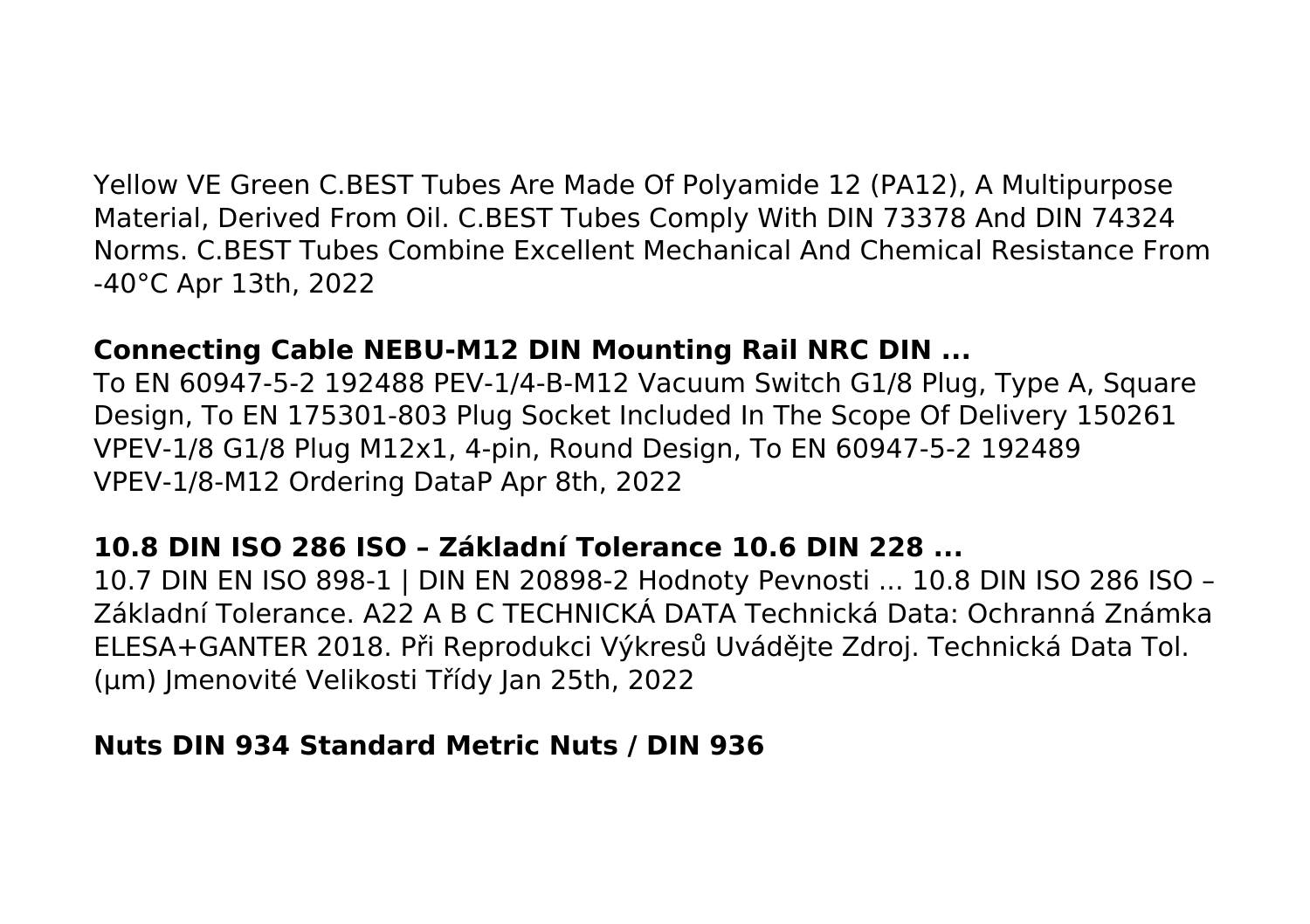Nuts DIN 934 Standard Metric Nuts / DIN 936 Www.mchc.ie 18 CC OMPONENTS OMPONENOM P O N E N T S DIN 934 METRIC Standard Nut - Zinc • Supplied In PACK Quantities • Also Available In Stainless Steel Just Replace DIN With RVS E.g. M3RVS934 • Also Available In 10.9 Strength Just Drop DIN And Add On 109 E.g. M6934109 THREAD Jan 6th, 2022

## **HEXAGON NUTS DIN 934, DIN EN 24032**

DIN (mm) S/m ISO (mm) E (mm) M6 M6 10/5 10/6 11.5 M8 M8 13/6.5 13/7.5 15.0 M10 M10 17/8 16/9.5 19.6 M12 M12 19/10 18/12 21.9 M16 M16 24/13 24/15.5 27.7 BASKET TRAYS ACCESSORIES Framing System HEXAGON NUTS DIN 934, DIN EN 24032 Jun 7th, 2022

# **S300-DIN-RDR8S And S300-DIN-I32O16 Hardware Installation**

•This Manual Tools Needed Small, Straight-blade Screwdriver For Securing Wires In The Terminal Blocks. MOUNTING The Module (RDR8S Or I32O16) Can Be Mounted On A Flat Surface, DIN Rail, Or In A Johnson Controls' Approved Enclosure, Such As The S300-DIN-L. For Information On Mounting The Module In An Enclosure, Refer To The Manual Feb 17th, 2022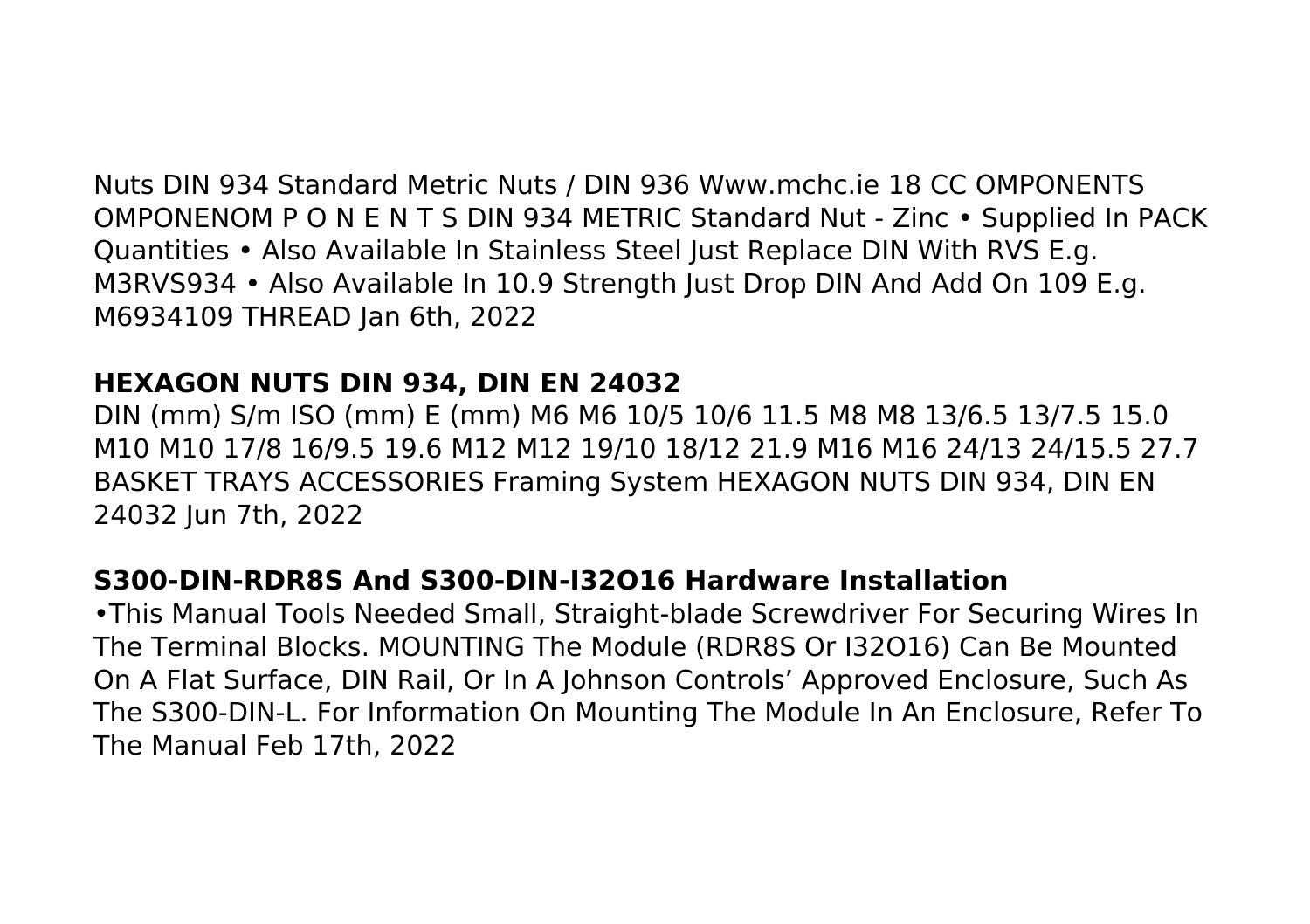# **Din 8077 8078 Ppr Pipes Ppr Pipe Sizes Chart Din 8077**

Nissan Almera Owners Manual , Onkyo Ht R430 Manual , Sabes Que Te Quiero Canciones Para Paula 2 Blue Jeans , Manual Do Page 2/4. Read Free Din 8077 8078 Ppr Pipes Ppr Pipe Sizes Chart Din 8077 Maple 12 , Self Test Solutions International Financial Management Jan 14th, 2022

## **Gunga Your Din Din Is Ready Son Of Puns Gags Quips And …**

Sep 29, 2021 · Character And Attitudes At The Height Of The Empire. "Gunga Din," "Danny Deever," "If—," "The White Man's Burden," Many Others, Reprinted From Standard Texts. Notes. Gunga Din: From Kipling's Poem To Hollywood's Action-Adventure Classic-William R. Chemerka "You're A Better Man Than I Am, Gunga Din." Those Most Famous Words From The 1892 Jan 19th, 2022

## **DIN EN Part Group EG / PG 1 Body A352-LCC / 1.6220, DIN EN ...**

DIN EN 10204  $*$  = A 350 - LF2 / 1.0566 ≤ DN50 Part Group EG / PG 1 Body A352-LCC / 1.6220, DIN EN 10213; Stellite 21 Or 3.1 1 2 Disc AISI 316 Ti / 1.4571, DIN EN 10272; Stellite 6 Or 3.1 2 3 Bellows Hastelloy C276 / 2.4819 3.1 3 3.1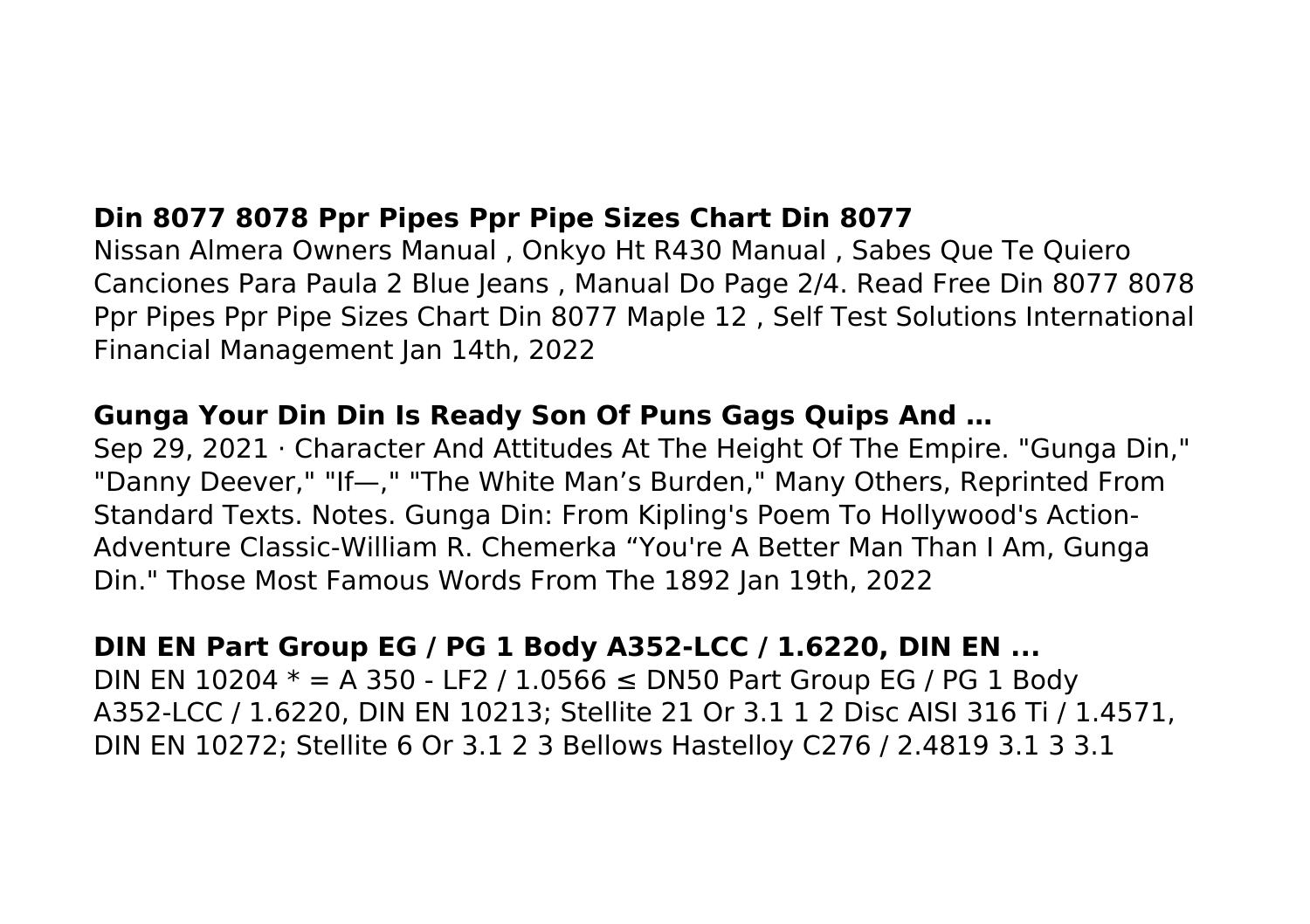Bellows Ring Hastelloy C276 / 2.4819 3.1 2 4 Bonnet A 352 - LCC / 1.6220, DIN May 9th, 2022

# **RADIO MERCURY EQ MINI STAN DIN ISO DIN 1999-UP …**

1999-up Mercury Cougar Coupe Dash With Factory Radio Being Removed. Front Door Panel. Rear Side Panel 6 X 8" Speaker Provision. Front Door 6 X 8" Speaker Provision. Preliminary: Disconnect The Negative Battery Cable. Antenna: The Factory Amplified Whip Antenna Is Located At The Top Front Cen Jun 18th, 2022

# **Iso Tolerances Din Iso 2768 1 Din Iso 2768 Ramo**

ISO Geometrical Tolerances Per. ISO 2768 Iso 8015 Tolerancing Standards [pon27rmq9340] This Standard Is Intended To Ensure That All Drawings Prepared To Date In Which General Tolerances Have Been Specified On The Basis Of ... H7 Tolerance Chart [email Feb 16th, 2022